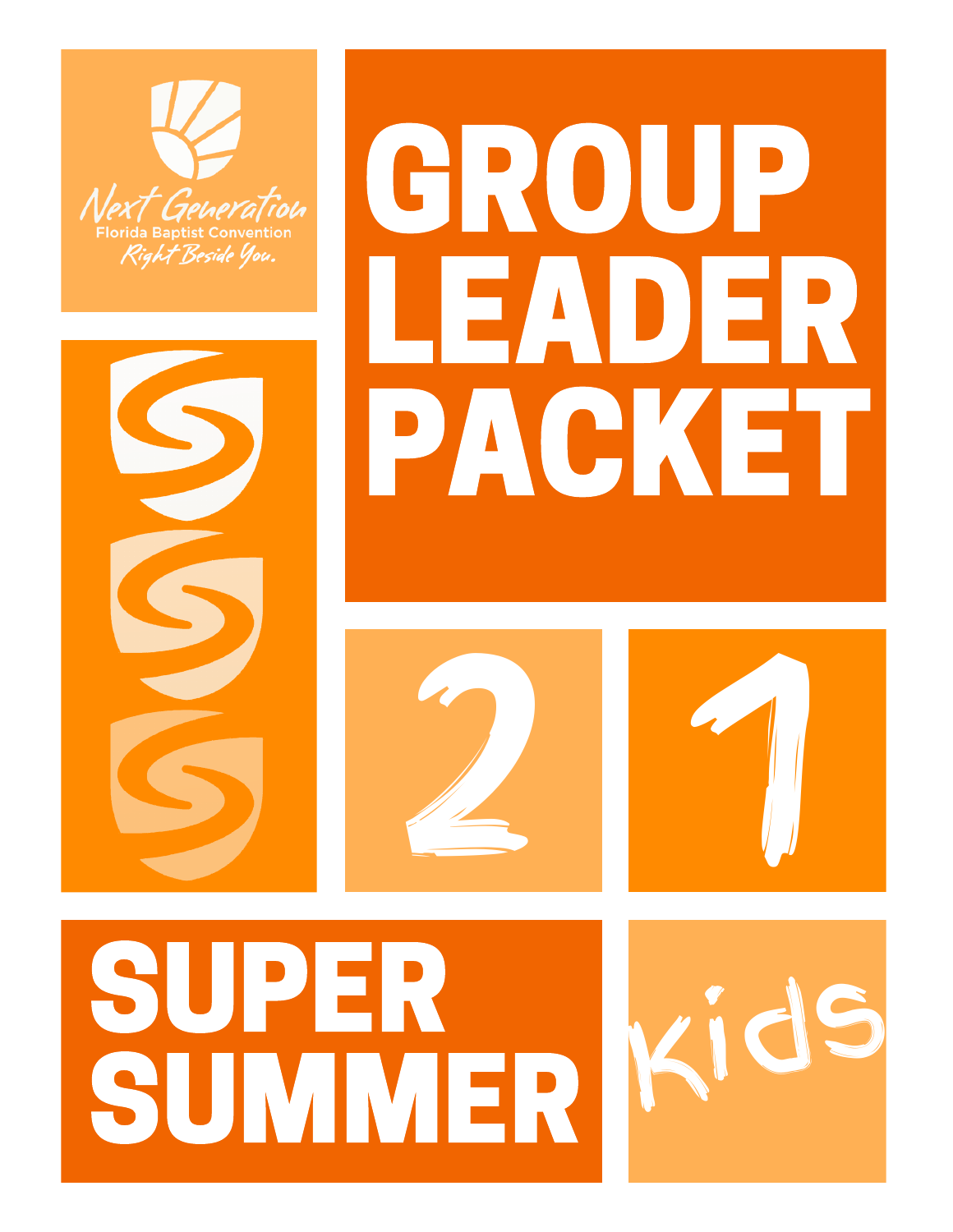### Table of Contents WELCOME: PARENTS & STUDENTS:

3. Letter to Leader

## ADULTS:

- 4. Adult Chaperones
- 5. Children At Camp

## BEFORE CAMP:

- 4. Registration
- 5. Transportation Policy
- 5. A Few Simple Rules
- 6. Group Leader Zoom Meeting
- 6. Financial Requirements
- 6. Dates For Registration
- 6. Timeline of Dates
- 7. Forms
- 7. Social Media
- 7. Facility Information
- 7. Mailing Address
- 8. Kid Pastor/Leader Checklist
- 8. Team Information
- 8. Missions Offering
- 9. Background Check Information

10. What to Bring to Super Summer 10. Dress Code

## AT CAMP:

11. Arrival at Super Summer 11. Schedule



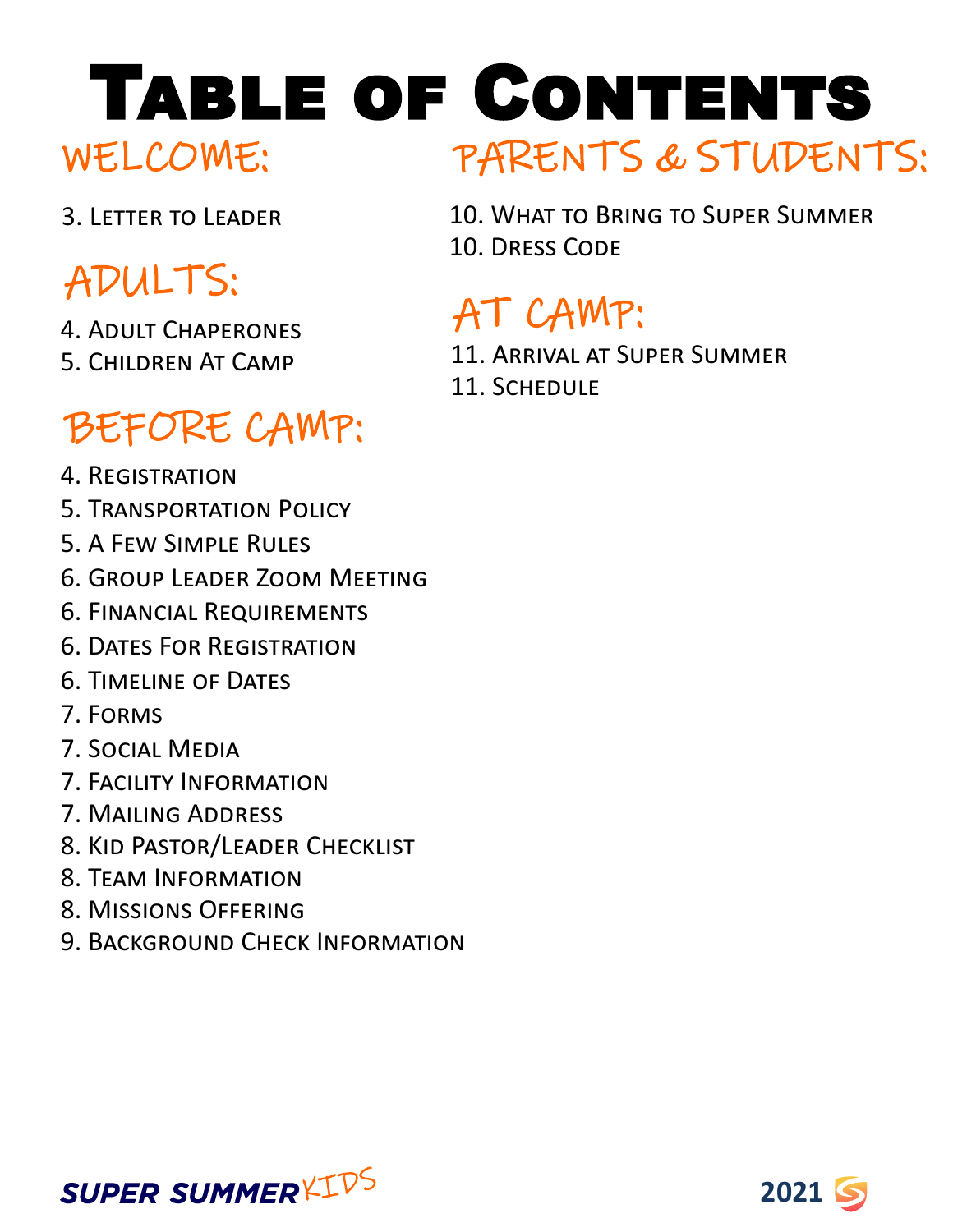Dear Kids Ministry Leader:



We are excited that you will be joining us for Super Summer Kids 2021 the week of July 13-16! Super Summer Kids is a camp designed to serve Florida Baptist Churches as they disciple students. Thank you for allowing us to partner with you. We have a great lineup for camp, from the staff to those leading in worship. We are anticipating a great week!

There are a few things I would like to call your attention to for this year:

- Each church will need to state what background company you are currently using.
- Each church will need their group leader to attend a Zoom meeting (video conference) before camp. The meeting invitations will be sent via email. Please choose one of the following dates:
- $O$  March 31, 2021 @ 10 AM
- $O$  April 6, 2021 @ 1 PM

**A special note about Covid-19 policies: We continue to monitor and adapt our safety guidelines to the spread of the Covid-19 virus. Working with Lake Yale and Lifeway, we will conduct camp with certain safety measures, which can be found on our website: supersummerflorida.com.**

I am excited for Super Summer Kids 2021! Please let me know if I can serve you in any way!

It is my joy to serve you as you lead the Next Generation.

Nathan Schneider Super Summer Director Next Generation Ministries Lead Catalyst supersummer@flbaptist.org 919-799-0646





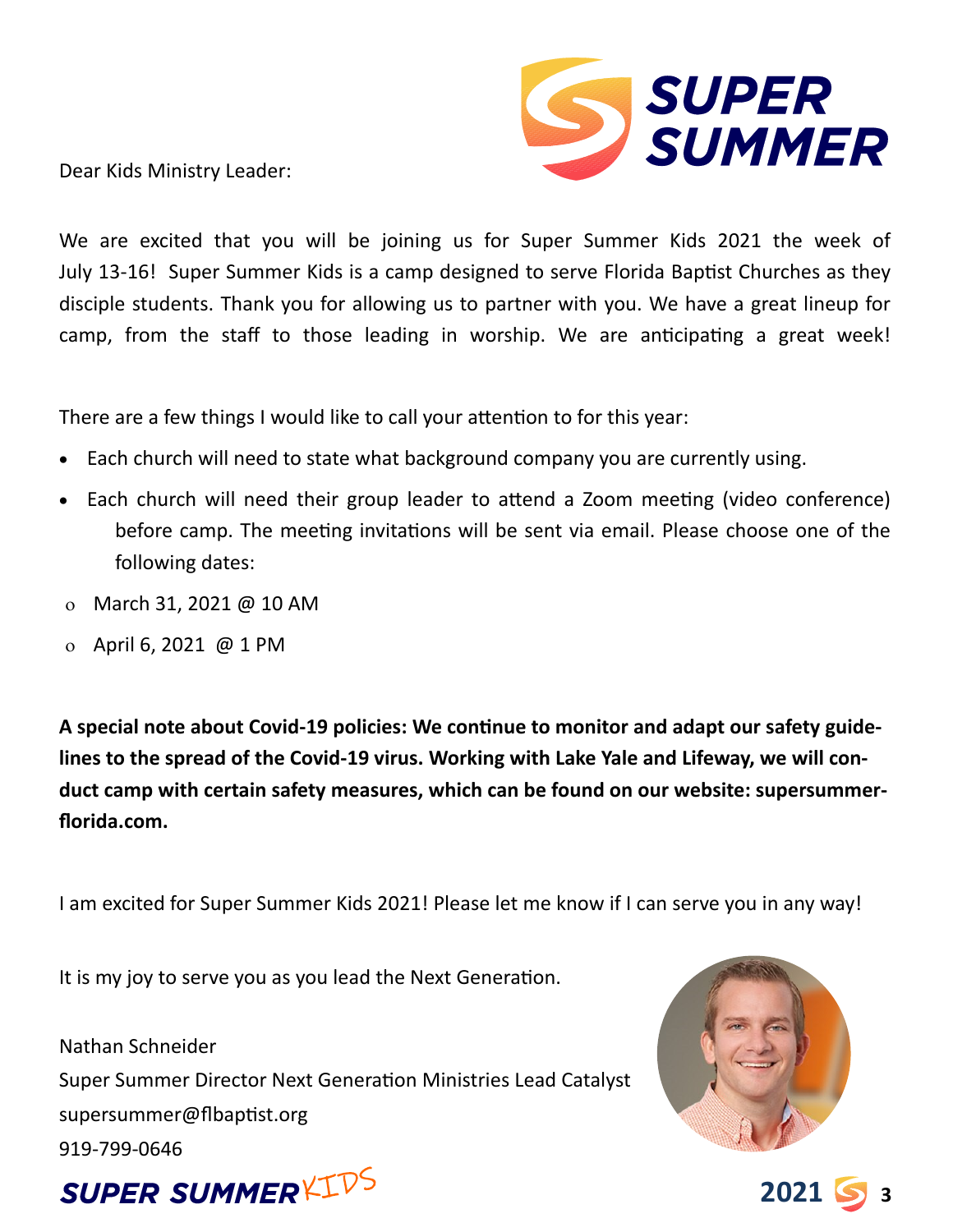



**2021 <sup>4</sup>**

Register Online: supersummerflorida.com

OR

Email the Church Registration Form found at supersummerflorida.com

The following information is to answer your questions about the registration process. If you have any further questions, do not hesitate to call Nathan Schneider at 919-799-0646 or his ministry assistant, Jessica Beike at 813-493-9610. Space is limited, so get your church registration form and deposits

## ADULTS:

Each Children's Pastor or Children Leader retains full responsibility for the oversight and supervision of the students (and adult chaperones) they bring to Super Summer Kids.

#### **Qualifications & Responsibilities:**

In order to provide the best atmosphere and supervision, each church sending students, **must** provide Adult Leaders: (1) Adult Leaders for every five (5) students. So, for every 5 males, you send 1 male adult and for every 5 females, you send 1 female adult. Due to safety and liability concerns, we will not allow students to be without adult supervision in housing areas.

- Adult chaperones serve as encouragers, friends, and housing supervisors.
- Must be 19 years old and someone who has been out of high school for at least one year.
- During the week, Adult Chaperones are responsible for supervising and ministering to students from their church group during unprogrammed times, the dress code (check your students at breakfast) and behavior of your students.
- **From a general standpoint, the people you bring should be above reproach, walking with God, of good moral character, model appropriate behavior and dress code. Additionally, every adult chaperone must pass background checks.**

*(as explained further in the "Background Check Statement of Compliance" included in this packet)***.** 

#### **What Adults Do at Super Summer Kids:**

At Super Summer Kids, you can relax and let us take care of the details. Your students will experience small group Bible study and team-building recreation led by staffers. In the meantime, you and your adults have the chance to refresh and fellowship with leaders from other churches through Bible study and recreation. Breakouts give everyone the opportunity to participate in a favorite activity or to learn something new. You are free to take photos of your students, participate with your students, or spend this time studying or resting. In the evening, your group will experience worship, spend time together during church group time, and have fun during fellowships. Every part of the day is planned and executed by our staff so you can focus on building relationships with your students.

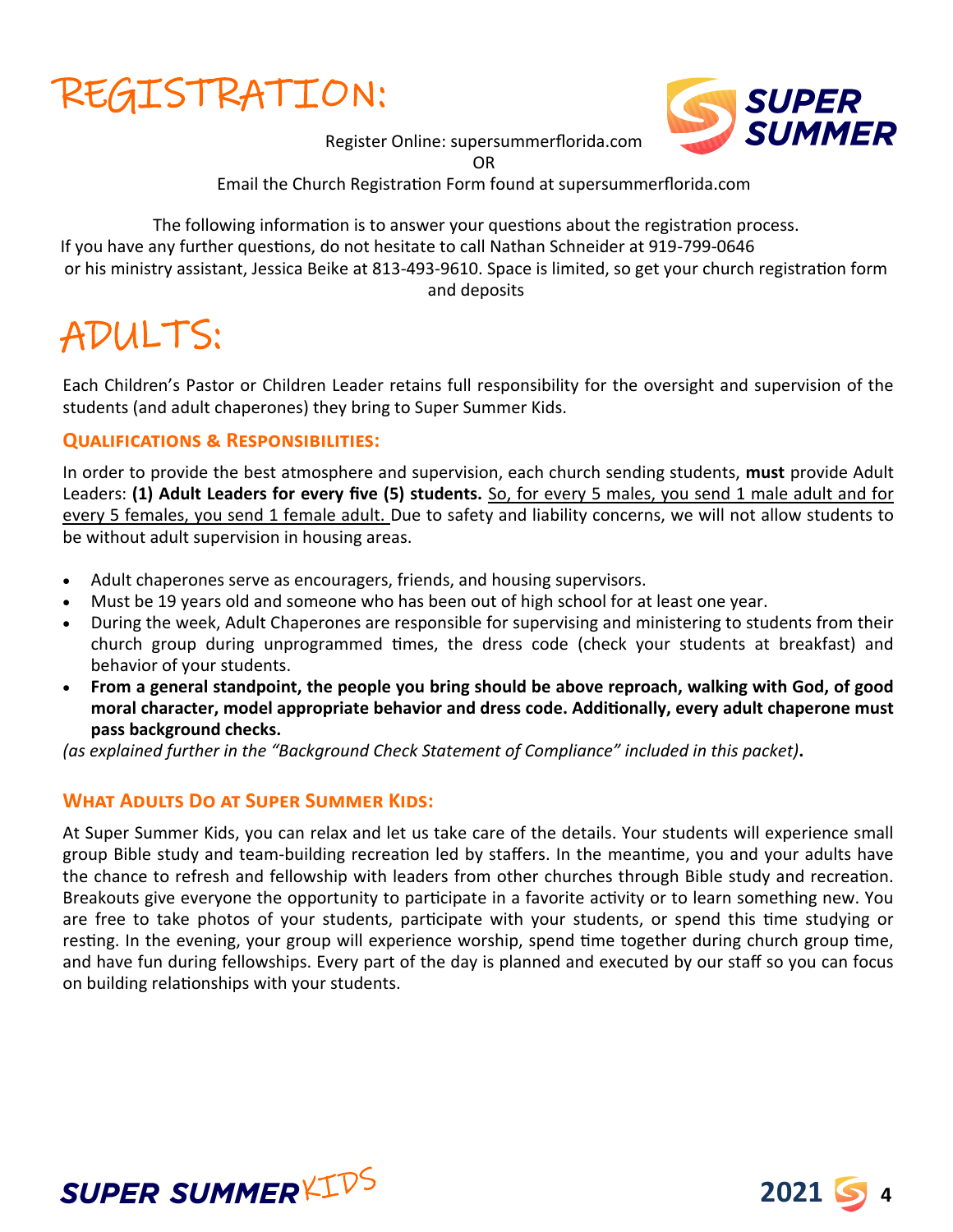## CHILDREN AT CAMP:

Super Summer Kids is for students having completed 3rd grade through 5th grade. Bible studies, breakout times, recreation and other programming elements are built around the developmental needs of students in these age groups. Children, primarily children who have completed Kindergarten or 1st grade who are a part of your church's children's ministry, should not attend Super Summer Kids for this reason. We encourage parents to make other arrangements for younger children during Super Summer Kids. Parents bringing their children to camp must complete the Sponsor's Children at Camp form and email it to the camp email address. While at camp, abide by the guidelines below:

- Supervise your child at all times or have someone from your church supervise your child when you cannot;
- Not allow your child to participate in any camp activities;
- Follow the rules of the camp director in reference to what my child can or cannot do.
- Pay for my child if he/she will be on campus;
- Not let your child distract others from camp experiences (i.e. worship services);
- Provide a Super Summer Release Form for your child, no matter what their age.

## TRANSPORTATION POLICY:

If your group is being transported on a charter bus or other vehicle that does not stay at camp with you, take into consideration the following:

- Be prepared to have your transportation to stay onsite during registration/check-in process until your group has completed the registration process at camp.
- You must have transportation available to transport a student who needs medical attention and is required to go to the hospital.
- In the event of a natural disaster requiring evacuation, you must be prepared to move your group as directed.

## A FEW SIMPLE RULES:

- 1. All students must attend the entire week of activities.
- 2. Barring extraordinary circumstances (e.g., a medical emergency or disciplinary action), students will not be allowed to leave the campus for any reason during the week of camp. Should an emergency arise where a student must leave, he or she must be accompanied by one or more members of the Super Summer staff. The only exceptions to this policy are if a student is sent home for disciplinary reasons, or if a parent retrieves a student in-person.
- 3. Absolutely no fireworks, firearms, knives, or any other kind of weapon, alcohol, drugs, or any form of tobacco are NOT allowed. Any student found possessing such items will be sent home immediately, at the parent's expense.
- 4. Students should come with teachable spirits, willing hearts, and smiles on their faces.
- 5. Every church must have an **ON CAMPUS Contact Person** in case of a student emergency from their church.
- 6. Students will be responsible to account for all lost or misplaced keys (\$10) upon checkout on Friday.



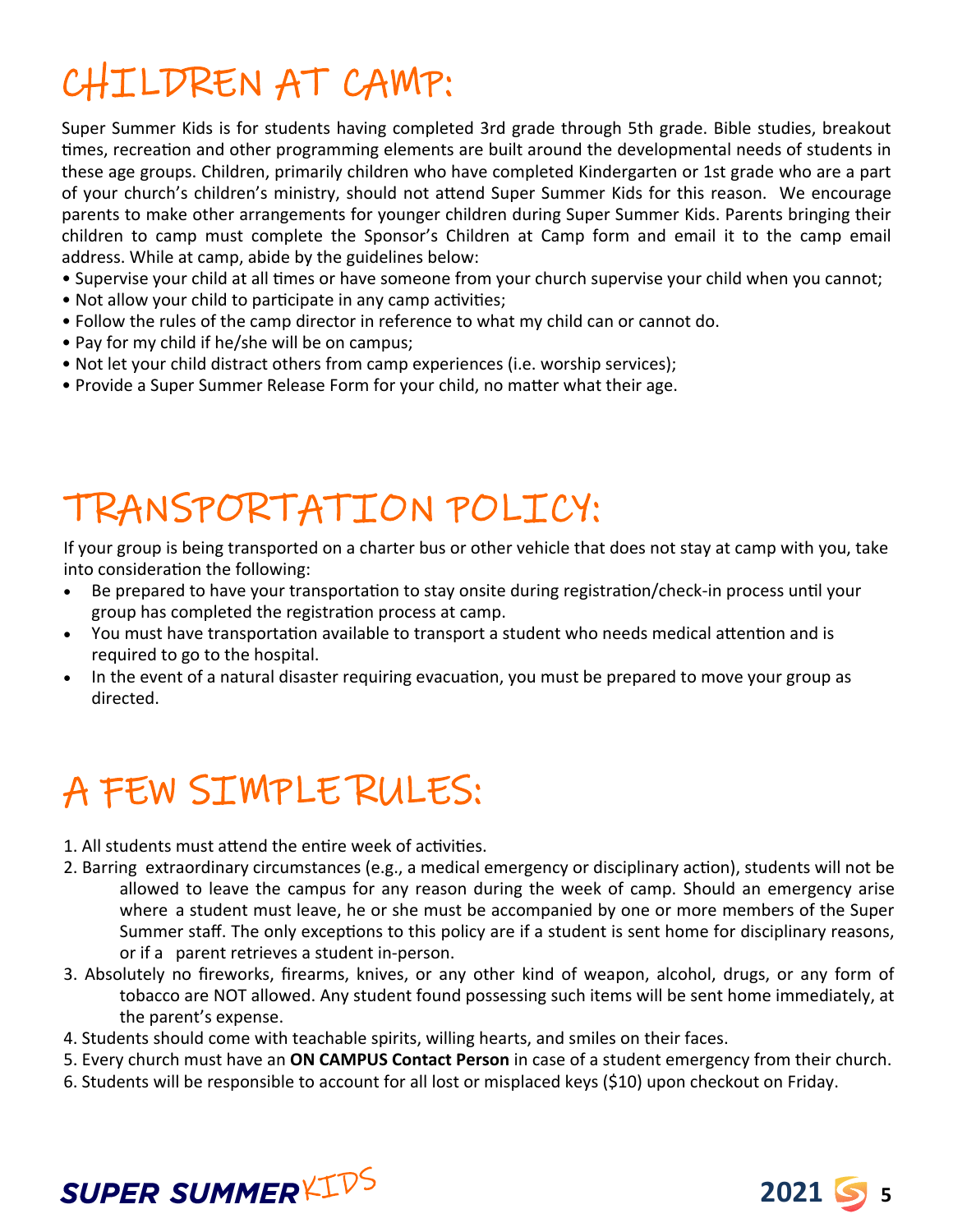## FINANCIAL REQUIREMENTS:

The registration fee includes lodging, meals, materials, program costs, and complete use of the Lake Yale facilities. Students should plan to bring extra spending money for Super Summer items. band merchandise, soft drinks, snacks, souvenirs, etc.

The fees for Super Summer Kids are as follows:

#### **\$285 per Camper**

#### **Refund Policy:**

#### Deposits are non-refundable at any time.

When cancellations occur, the lost (non-refundable) deposits cannot be applied toward balance due. No refunds will be refunded after July 1, 2021.

## ZOOM GROUP LEADER MEETING:

At least one group leader is required to "attend" one of the Zoom Group Leader Meetings. In this conference call meeting information will be given to the Group Leader about Super Summer Kids 2021. Plan to attend one of the following Group Leader Meetings via the computer:

#### **March 31, 2021 @ 10:00 AM OR April 6, 2021 @ 1:00 PM**

## DATES FOR REGISTRATION:

Registration for all churches opens October 1, 2020.

Before February 1: You may reserve your spot anytime with no deposit due until February 1.

Feb 1, 2021— A non-refundable, \$50 per person deposit is required for each reservation to be paid on or before February 1. If you have already registered, you are required to pay a non-refundable, \$50 deposit per person to hold your reservation

Any new or additional reservations made after February 1 will require an immediate non-refundable, \$50 deposit per person. ALL deposits are non-refundable and cannot be applied toward balance due.

May 3- Cancellation Deadline: All cancellations made after May 3 will incur an additional \$50 fee for each person dropped. When cancellations occur, deposits cannot be applied toward balance due.

Final balance must be received 14 days before your arrival at Super Summer Kids.

## TIMELINE OF DATES:

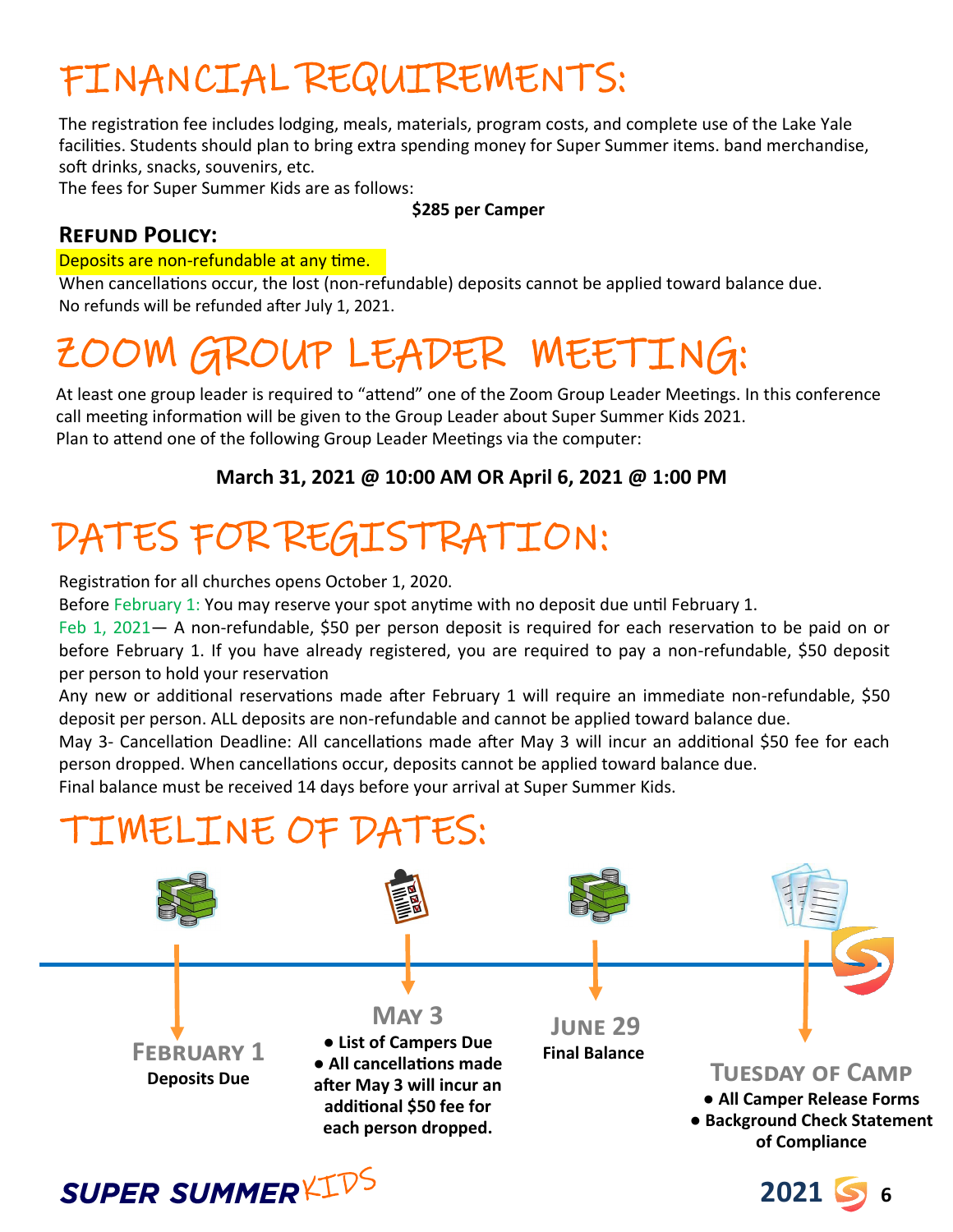## FORMS:

To ensure the quickest registration process for you and your students, please arrive at camp with the following information and forms already completed. All forms can be found at www.supersummerflorida.com.

1) Statement Of Compliance: Every adult sponsor at camp must have a background check. This form ensures that your adult sponsors have been properly screened.

2) Group Leader Acknowledgment: This form confirms that you agree to our camp policies.

3) Sponsor's Children at Camp (only if applicable): This signed form states that you will abide by the guidelines of bringing children to camp who have not completed 6th grade or higher.

4) Two Super Summer Kids Release Forms: One notarized original and one copy with photocopies of insurance cards attached for each camper and adult. Please bring them separated into two sets in alphabetical order by first name. The set of notarized originals will be turned in upon arrival to Super Summer Camp and the other set of copies is to be kept with the group leader at all times. Note: If a student does not have insurance, please note this on the form.



## FACILITY INFO:

Lake Yale Baptist Conference Center

Physical Address (For directions): 39034 County Rd 452, Leesburg, FL 34788

#### Housing:

Hotel Style: Our rooms consist of either one king bed or one full and one twin bed. All rooms include private bathrooms. Handicap-accessible rooms are available with walk-in showers.

NOTE: Super Summer Kids Office will notify group leaders before camp of their specific room assignments and linen needs.



For cards / letters/packages: Lake Yale Baptist Conference Center Attn: Super Summer Camps (please write church and camper names on all mail) 39034 County Rd 452, Leesburg, FL 34788



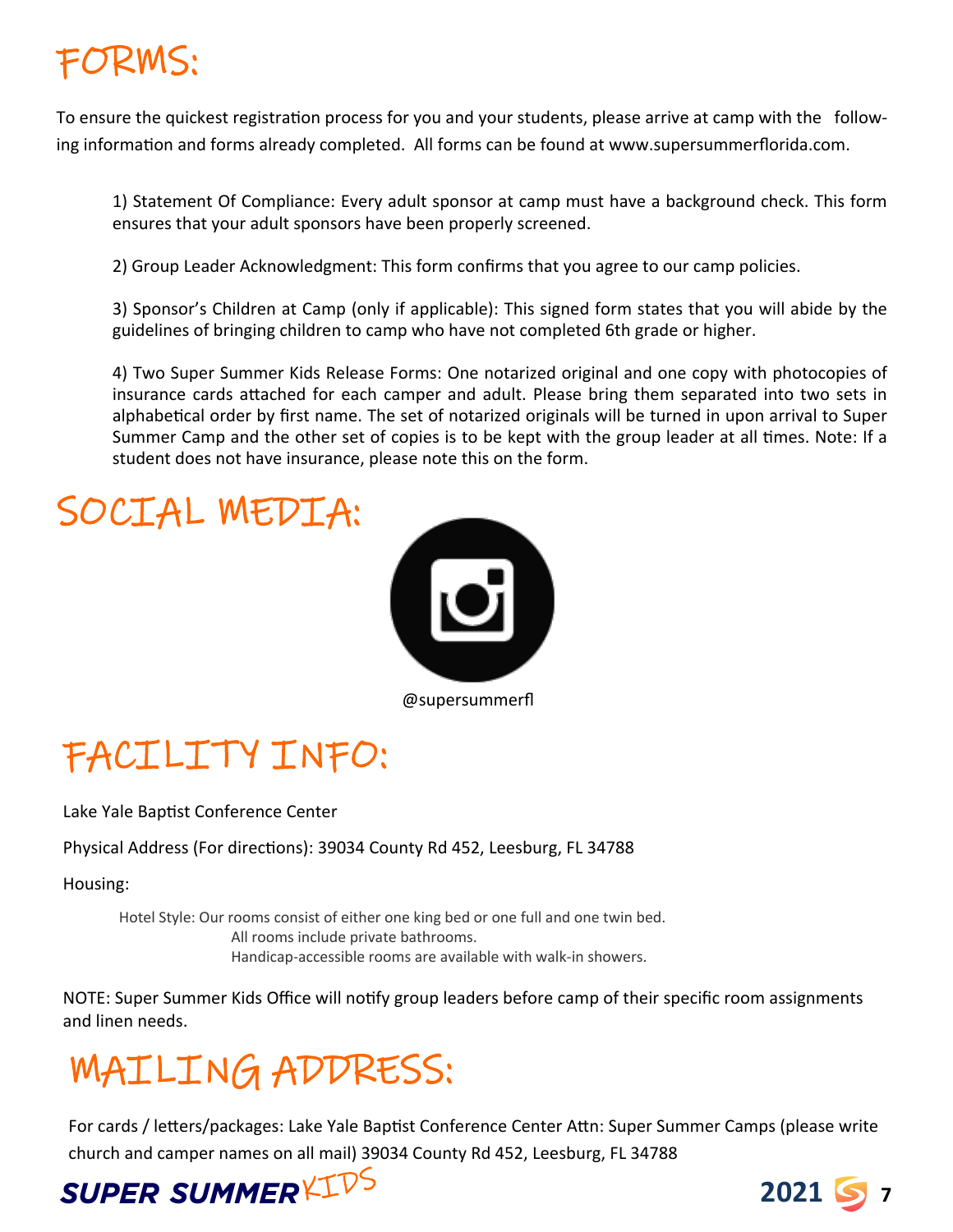## KID PASTOR/KID LEADER CHECKLIST:

- I have read and will adhere to Super Summer policies and procedures provided in this packet.
- **\_\_\_\_\_\_** Church Registration Sheet Submitted
- \_\_\_\_\_ Group Leader Acknowledge Form
- **LECTED Attend a Video Conference Meeting**
- **Notal** Participation List is Complete by May 3
- **\_\_\_\_\_** Final balance Payment submitted by June 29
- **EXECUTE:** Background Check Statement of Compliance completed and turned in Tuesday of camp
- Registration & Release Forms completed & notarized and turned in Tuesday of camp

**Mail Checks to: Super Summer Florida 6850 Belfort Oaks Place Jacksonville, FL 32216**

**EMAIL: Church Registration & Group Leader Acknowledge Form to: jbeike@flbaptist.org**

## TEAM INFORMATION:

**YELLOW TEAM** - For all students entering 4th grade in the upcoming fall. RED TEAM - For all students entering 5th grade in the upcoming fall.

**BLUE TEAM** - For all students entering 6th grade in the upcoming fall.

## MISSIONS OFFERING:

Every summer at Super Summer Kids, we collect a missions offering during the Wednesday evening worship service. As we get close to camp, we will announce where we will send the missions offering from Super Summer Kids 2021.

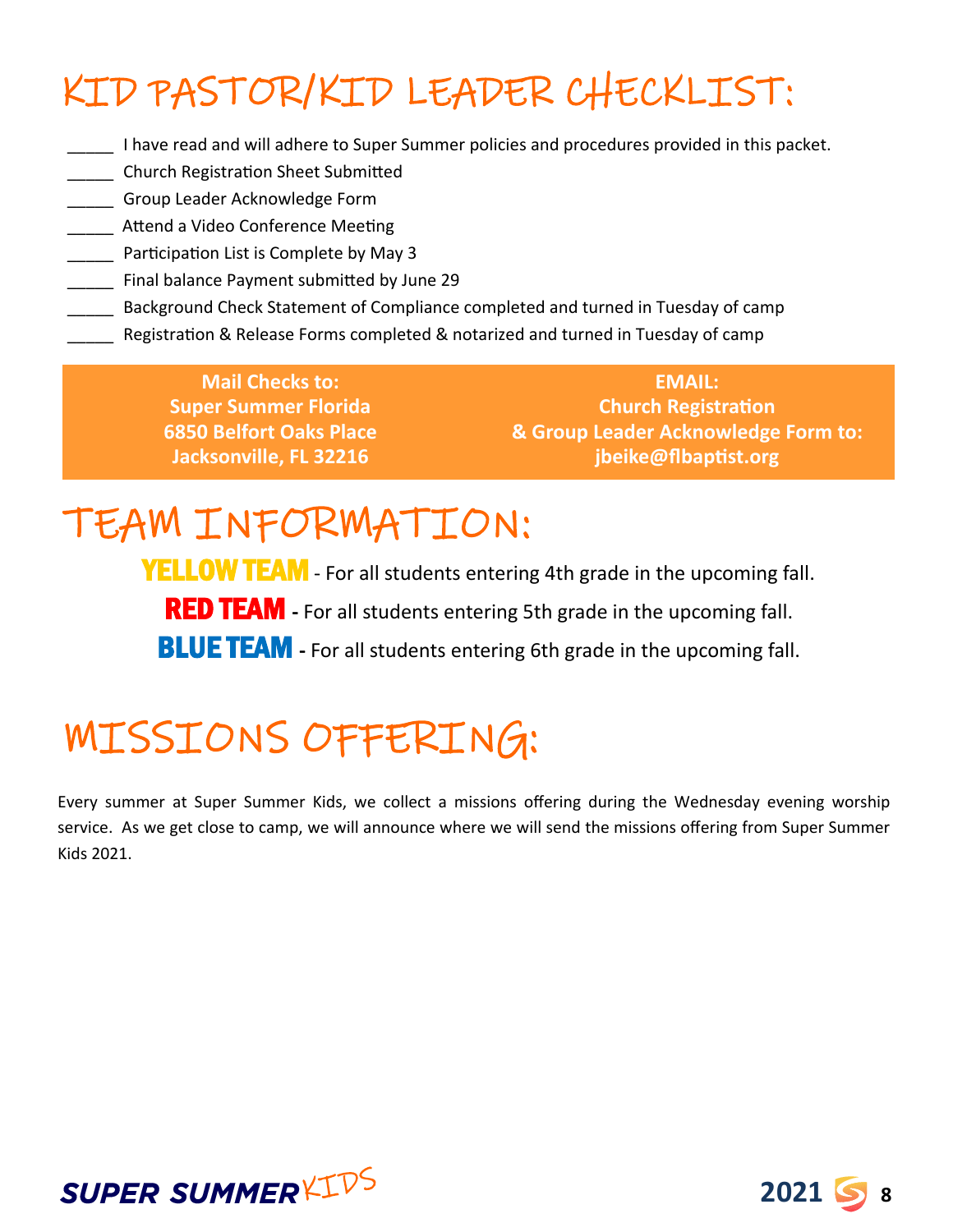## BACKGROUND CHECK INFORMATION:

Dear Group Leader:

Background Checks are an important necessity for Super Summer Florida.

*It is your responsibility to complete background checks on all participating adults from your church.* **You may** utilize any reputable background check resource you wish; provided however, the check results include state and federal criminal histories as well as any civil infractions involving abuse or neglect of minors. If you do not have or cannot find—a suitable vendor for such checks, you may utilize the vendor used by the Convention, *Protect My Ministry ("PMM")*.

If PMM is the vendor you choose, you may use this link to go to the self-pay account at the *Protect My Ministry*  website: https://www.ministryopportunities.org/floridabs. Click 'Super Summer', then 'Super Summer Volunteer'. Fill out each of the three pages.

The first page asks for your information, the second page is a release for a background check, and the third page is for payment (\$15.00). The background check takes about two days. If there are any issues to discuss that may arise from your background check, you will be contacted.

If you have a current background check on file with your church ("current" means the check results are no older than 12 months at the time of camp), and such check meets the standard of care set forth above, then it will be acceptable.

Thank you for your cooperation and your commitment to creating a safe environment for our students.

After you have finalized all of your background checks, please complete and sign the enclosed confirmation form and bring it with you to camp. You will turn it in during registration. You do not need to bring a hard copy of the reports with you to Super Summer Florida.

Thank you for your assistance! Super Summer Leadership Team

\* Standard of Care – what is described as prudent practice in a given area; Florida law does not codify what the Standard of Care is when it comes to background checks and screening. The only guidance we have is what has been ruled upon in courts of law and even then it is necessary to compare our practices with current practices. (Includes: SSN Verification, Address History, National Criminal Database Search, National Sex Offender Registry Search, & County or Statewide Criminal Search.)

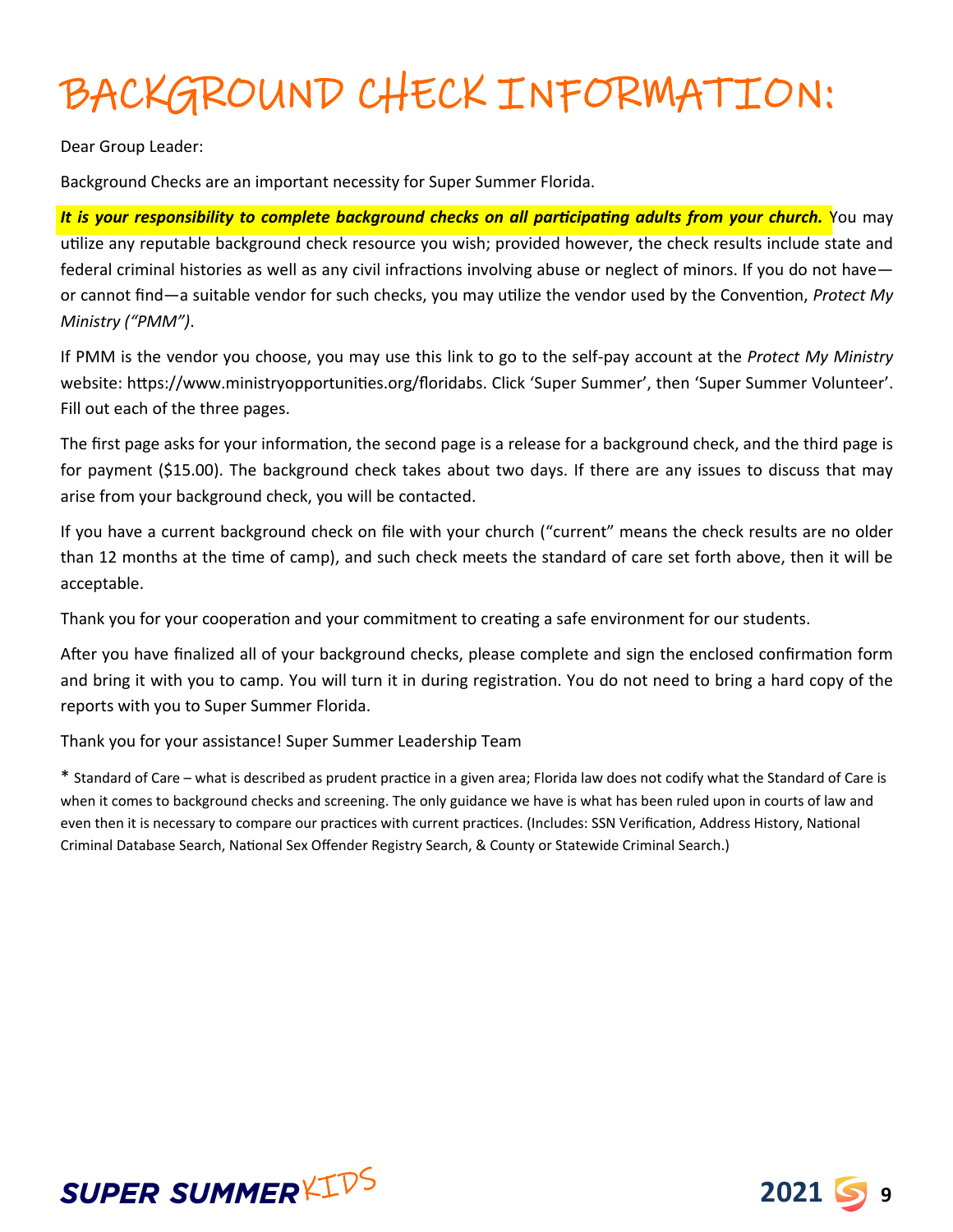## WHAT TO BRING TO SUPER SUMMER KIDS:

Here are some suggestions on what your camper needs to bring to camp. Be sure your student's name is marked clearly on all their luggage and all their belongings.

- Bedding (sleeping bag, or sheets/blanket/pillow)
- $\Box$  Towels
- $\Box$  Toiletries
- Water bottle you can refill and carry with you
- $\Box$  Summer clothing (see dress code)
- Closed-toe, closed healed shoes Open toe shoes **CANNOT** be worn to recreation or breakouts
- $\Box$  Bible
- Pen/Pencil/Journal/Notebook
- $\Box$  Sun protection
- $\Box$  Spending money for drinks, snacks, etc.

#### **What NOT to bring to Super Summer Kids:**

- Alcohol, tobacco, e-cigarettes, illegal drugs, fireworks, water guns, or any kind of weapon
- We recommend no iPads, iPods, playstation portables or other gaming devices, roller blades or skateboards. If students do bring cell phones or other electronics, they are not to be out and in use during programming elements: morning celebration, Bible study, worship, night life, recreation and track times / ministry tracks.
- Items that may be used for pranks such as water balloons, shaving cream, silly string, etc. Pranks are not allowed at camp. Your church will be charged for any damages or issues related to clean up.

## DRESS CODE:

Students must dress appropriately and with Christian modesty in mind. Dress codes will be enforced by the student's individual chaperones.

Students are NOT to pack anything that:

- Advertises alcohol, tobacco, or illegal drugs;
- Explicitly or implicitly promotes racism, sexism, or hatred of any group or person;
- Explicitly or implicitly refers to sexual actions or situations;
- Has spaghetti/small straps, open back or exposes midriff, except for sleepwear;
- Is excessively short or tight fitting.

While at camp, we ask that students:

- Wear modest shorts (when hands are extended to the back or the front, finger tips must touch fabric).
- Sleeveless shirts and tank tops are now allowed during day-time activities. Shirts with spaghetti straps, open backs or excessive armpit cutouts which expose torso and undergarments are NOT allowed.
- Wear closed-toe and closed-heel shoes while at recreation, breakout times and during Mega Relay.
- Wear modest, one-piece bathing suits or two-piece suits covered with a dark colored t-shirt, if participating in water activities.
- Wear modest shorts, pants, jeans, or dresses for worship. Dresses with spaghetti or small straps, open backs, and excessively short lengths are unacceptable (when hands are extended to the back or the front, finger tips must touch fabric). Modest sleeveless tops are allowed in worship.
- Do not dress in a way that calls attention to underwear (sagging your pants, rolling down your waistbands, etc.) or wear pants or shorts with lettering on the bottom.
- Shirts worn with yoga pants/leggings must be long enough to extend past bottom.